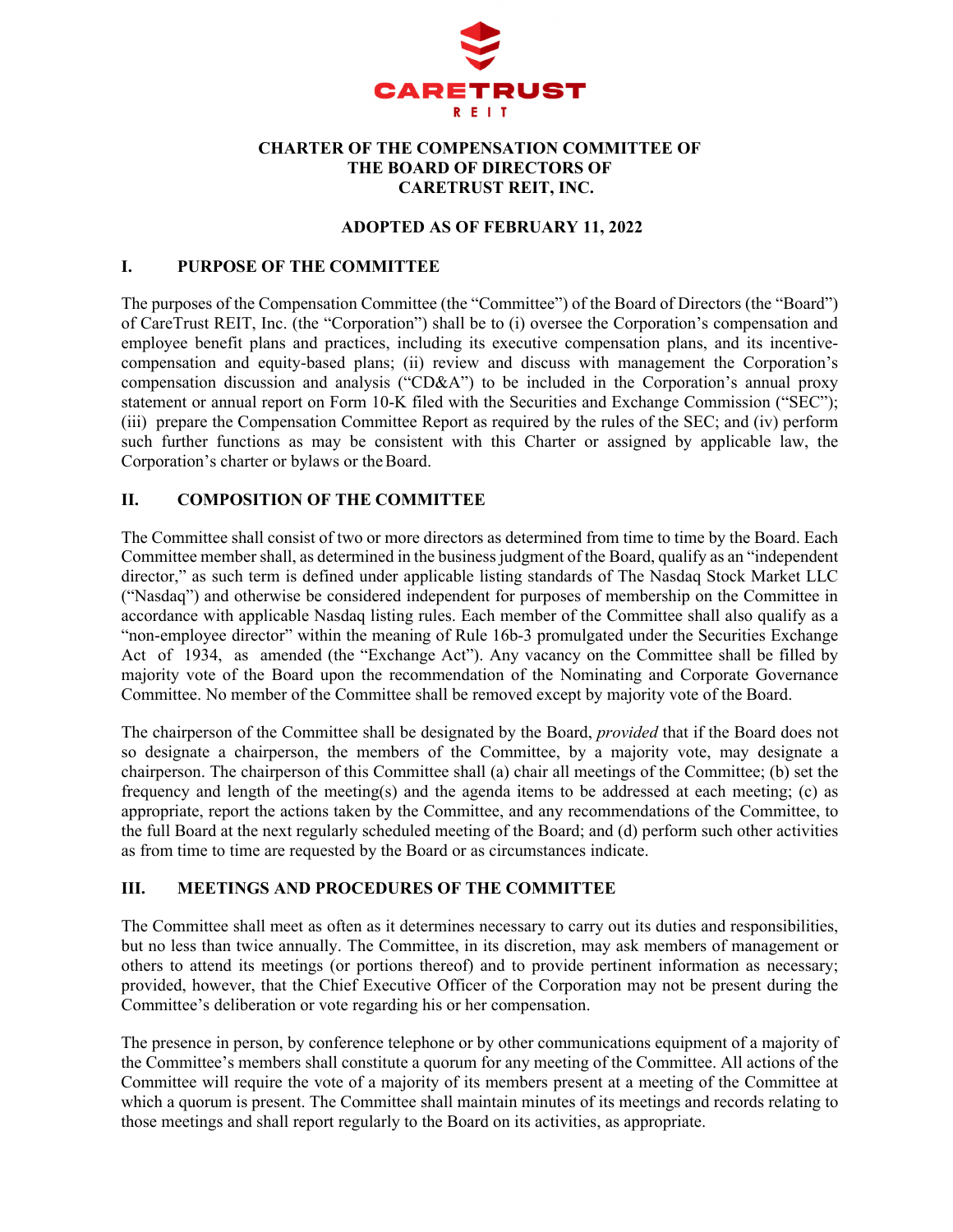## **IV. DUTIES AND RESPONSIBILITIES OF THE COMMITTEE**

The Committee shall have the following duties and responsibilities, along with such other responsibilities as the Board shall require from time to time, and is authorized to take the following actions:

#### *Executive Compensation*

(a) Review and approve at least annually the goals and objectives of the Corporation's executive compensation plans, including the goals and objectives relevant to the compensation of the Chief Executive Officer and each of the Corporation's other executive officers, and amend these goals and objectives if the Committee deems it appropriate.

Review at least annually the Corporation's executive compensation plans in light of the Corporation's goals and objectives with respect to such plans, and, if the Committee deems it appropriate, adopt new, or amend existing, executive compensation plans.

(c) Evaluate annually the performance of the Chief Executive Officer in light of the goals and objectives relevant to the compensation of the Chief Executive Officer, and determine and approve the Chief Executive Officer's compensation level based on this evaluation. In determining the long-term incentive component of the Chief Executive Officer's compensation, the Committee shall consider factors as it determines relevant, which may include, for example, the Corporation's performance and relative stockholder return, the value of similar awards to chief executive officers of comparable companies, and the awards given to the Chief Executive Officer of the Corporation in past years. The Committee may discuss the Chief Executive Officer's compensation with the Board if it chooses to do so.

(d) Evaluate annually the performance of the other executive officers of the Corporation in light of the goals and objectives relevant to the compensation of such executive officers, and determine and approve the compensation of such other executive officers based on this evaluation. To the extent that long-term incentive compensation is a component of such executive officer's compensation, the Committee shall consider all relevant factors in determining the appropriate level of such compensation, including the factors applicable with respect to the Chief Executive Officer.

(e) Evaluate annually the appropriate level of compensation for Board and committee service by non-employee directors, and to make recommendations to the Board regarding such compensation.

(f) Review and approve any employment agreements, severance or termination arrangements and any other compensatory contracts or arrangements to be made with any executive officer of the Corporation.

(g) Perform such duties and responsibilities as may be assigned to the Committee under the terms of any executive compensation plan.

(h) Review and approve perquisites or other personal benefits to the Corporation's executive officers and recommend any changes to the Board with respect to any perquisites or other personal benefits to directors.

(i) Consider the results of the most recent stockholder advisory vote on executive compensation as required by Section 14A of the Exchange Act and, to the extent the Committee determines it appropriate to do so, take such results into consideration in connection with the review and approval of executive officer compensation.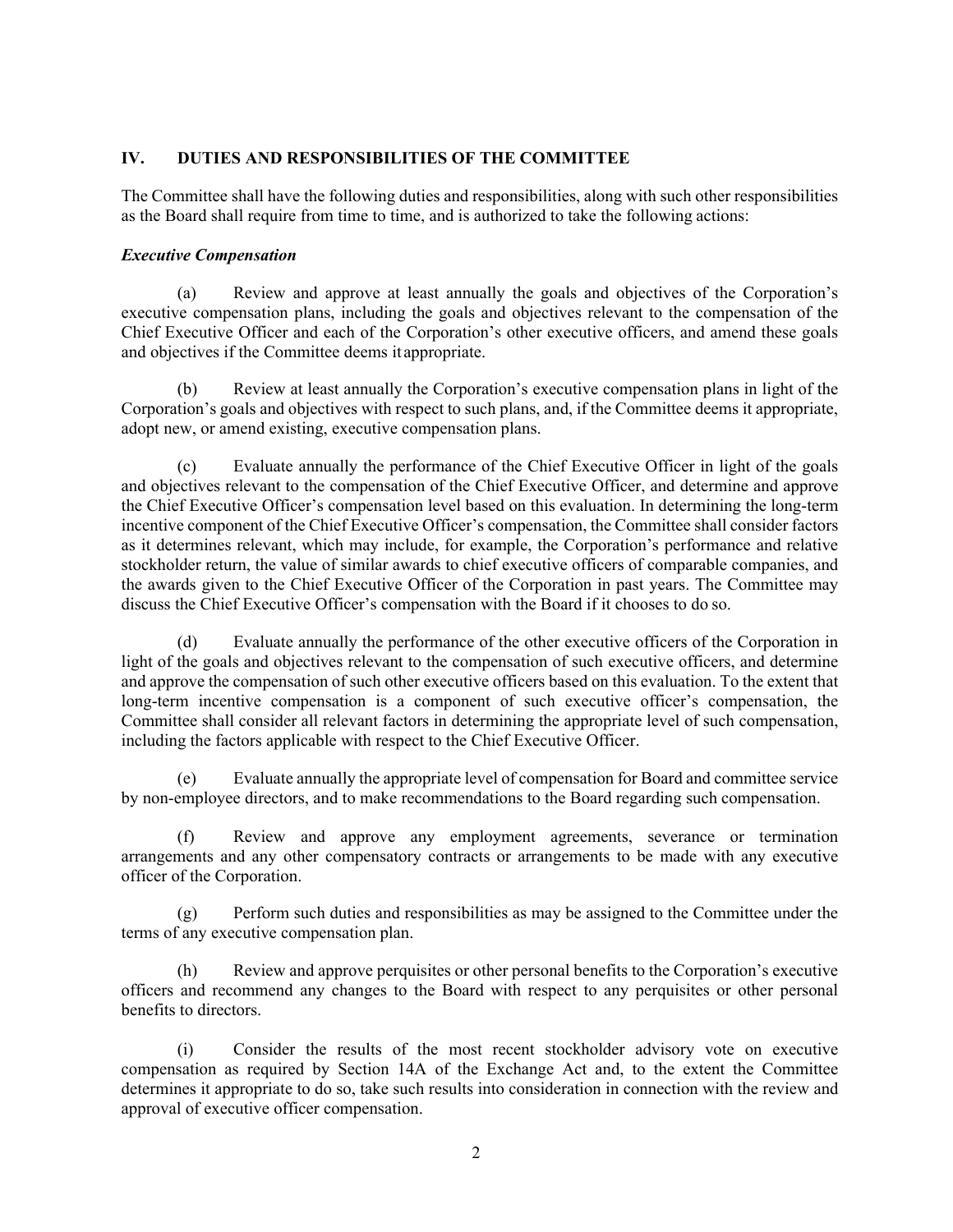(j) Review and discuss with management the Corporation's CD&A, and based on that review and discussion, to recommend to the Board whether the CD&A should be included in the Corporation's annual proxy statement or annual report on Form 10-K.

(k) Review compensation arrangements for the Corporation's employees to evaluate whether incentive and other forms of pay encourage unnecessary or excessive risk taking that is reasonably likely to have a material adverse effect on the Corporation. Review and discuss, at least annually, the relationship between risk management policies and practices, corporate strategy and the Company's compensation arrangements.

(l) To the extent it deems necessary, review and approve the terms of any compensation "clawback" or similar policy or agreement between the Corporation and the Corporation's executive officers or other employees subject to Section 16 of the Exchange Act.

(m) Prepare the Compensation Committee Report in accordance with the rules and regulations of the SEC for inclusion in the Corporation's annual proxy statement or annual report on Form  $10-K$ .

(n) Perform such other functions as assigned by law, the Corporation's charter or bylaws or the Board.

## *General Compensation and Employee Benefit Plans; Other Responsibilities*

(o) Review at least annually the goals and objectives of the Corporation's general compensation plans and other employee benefit plans, including incentive-compensation and equitybased plans, and amend, or recommend that the Board amend, these goals and objectives if the Committee deems it appropriate.

(p) Review at least annually the Corporation's general compensation plans and other employee benefit plans, including incentive-compensation and equity-based plans, in light of the goals and objectives of these plans, and recommend that the Board amend these plans if the Committee deems it appropriate.

(q) Review all equity-compensation plans to be submitted for stockholder approval under the Nasdaq listing standards, and to review and, in the Committee's sole discretion, approve all equitycompensation plans that are exempt from such stockholder approval requirement.

(r) Perform such duties and responsibilities as may be assigned to the Committee under the terms of any compensation or other employee benefit plan, including any incentive- compensation or equity-based plan.

(s) Review and make recommendations to the Board for executive officer development and retention and corporate succession plans for the Chief Executive Officer. Periodically review with management the Corporation's general management succession plans.

(t) Review periodically the Corporation's stock ownership policy applicable to executive officers and non-employee directors and recommend any necessary or appropriate changes to the Board. Review at least annually the minimum stock ownership levels of each of the Corporation's executive officers and non-employee directors to ensure compliance with the Corporation's stock ownership policy in effect from time to time.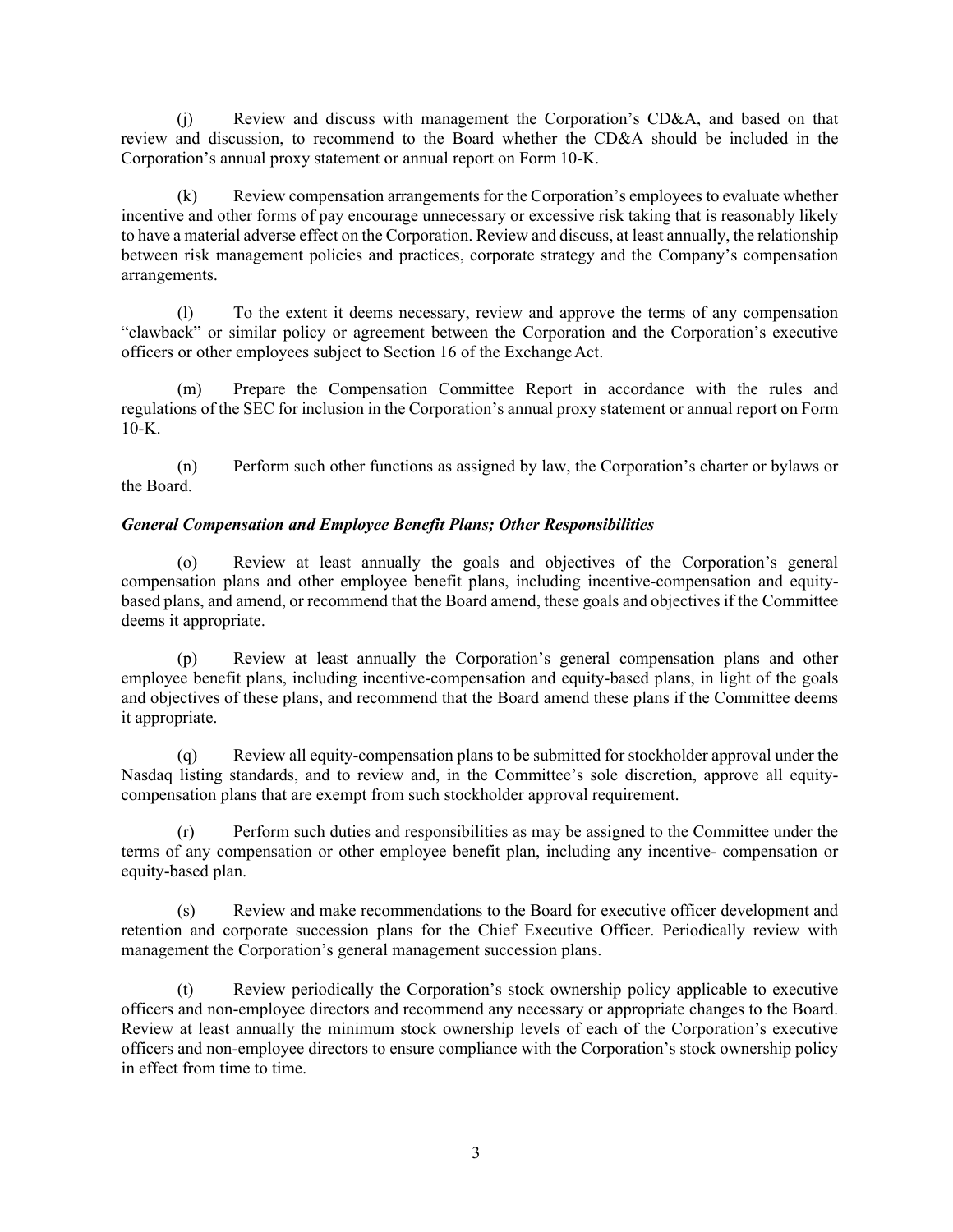## **V. ROLE OF CHIEF EXECUTIVE OFFICER**

The Chief Executive Officer may make, and the Committee may consider, recommendations to the Committee regarding the Corporation's compensation and employee benefit plans and practices, including its executive compensation plans and its incentive-compensation and equity- based plans with respect to executive officers other than the Chief Executive Officer.

## **VI. EVALUATION OF THE COMMITTEE**

The Committee shall, on an annual basis, evaluate its performance. In conducting this review, the Committee shall evaluate whether this Charter appropriately addresses the matters that are or should be within its scope and shall recommend such changes as it deems necessary or appropriate. The Committee shall address all matters that the Committee considers relevant to its performance, including at least the following: the adequacy, appropriateness and quality of the information and recommendations presented by the Committee to the Board, the manner in which they were discussed or debated, and whether the number and length of meetings of the Committee were adequate for the Committee to complete its work in a thorough and thoughtful manner. The Committee shall deliver to the Board a report, which may be oral, setting forth the results of its evaluation, including any recommended amendments to this Charter and any recommended changes to the Corporation's or the Board's policies or procedures.

## **VII. RESOURCES**

The Committee shall have authority to retain such outside counsel, experts and other advisors (including any compensation consultants to advise the Committee with respect to amounts or forms of executive and director compensation) as the Committee may deem appropriate in its sole discretion. The Committee shall be directly responsible for the appointment, compensation and oversight of the work any compensation consultant, outside counsel or other adviser retained by the Committee, and shall have sole authority to approve related fees and retention terms. The Corporation will provide for appropriate funding, as determined by the Committee, for the payment of reasonable compensation to any advisors employed by the Committee and the ordinary administrative expenses of the Committee that are necessary or appropriate in carrying out its duties. The Committee may also utilize the services of the Corporation's regular legal counsel or other advisors.

The Committee may select a compensation consultant, legal counsel or other adviser to the Committee only after taking into consideration all factors relevant to that person's independence from management, including the following:

- (i) The provision of other services to the Corporation by the person that employs the compensation consultant, legal counsel or other adviser;
- (ii) The amount of fees received from the Corporation by the person that employs the compensation consultant, legal counsel or other adviser, as a percentage of the total revenue of the person that employs the compensation consultant, legal counsel or other adviser;
- (iii) The policies and procedures of the person that employs the compensation consultant, legal counsel or other adviser that are designed to prevent conflicts of interest:
- (iv) Any business or personal relationship of the compensation consultant, legal counsel or other adviser with a member of the Committee;
- (v) Any stock of the Corporation owned by the compensation consultant, legal counsel or other adviser; and